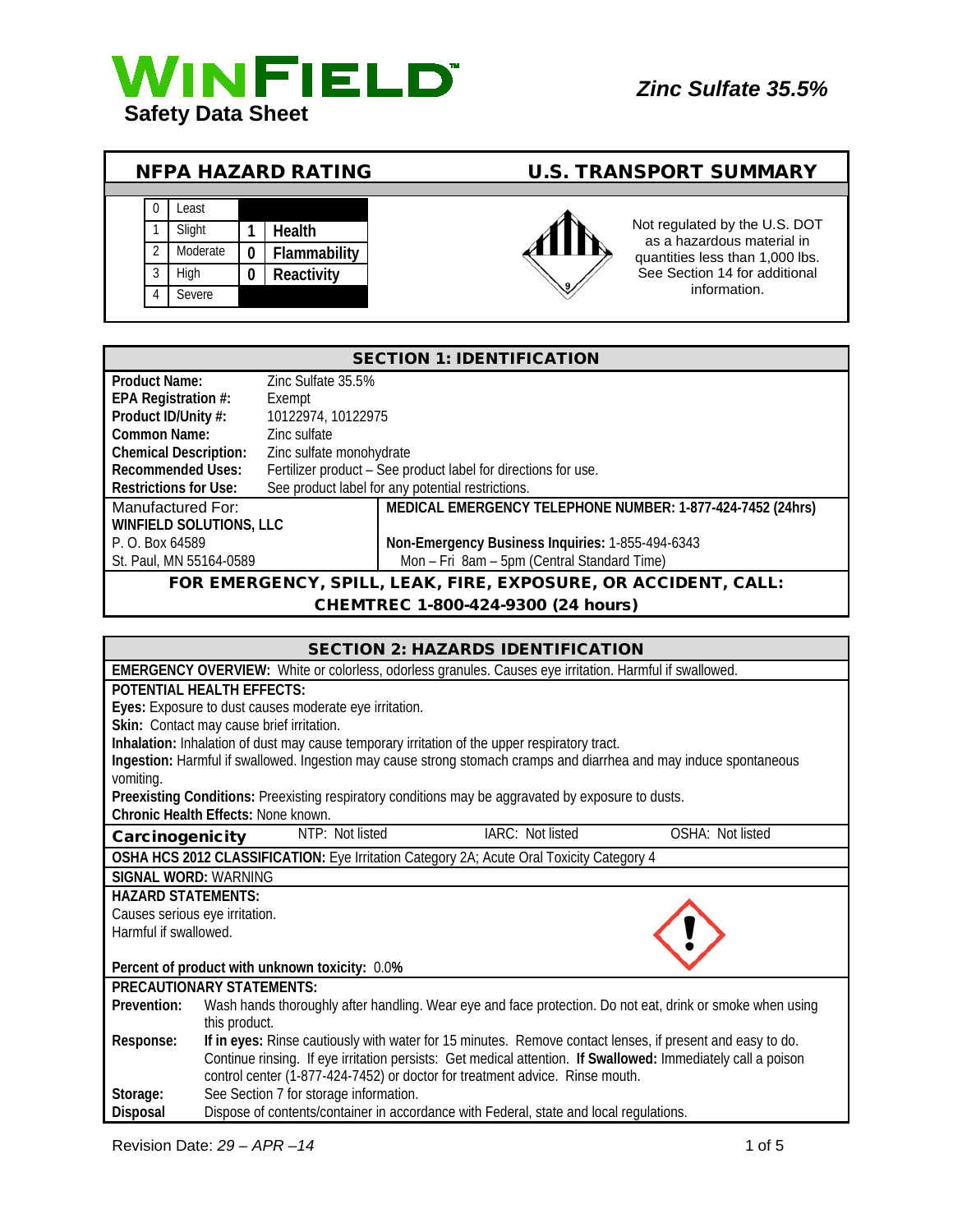| <b>SECTION 3: COMPOSITION/INFORMATION ON INGREDIENTS</b>                                                                                        |          |            |
|-------------------------------------------------------------------------------------------------------------------------------------------------|----------|------------|
| Ingredient                                                                                                                                      | $%$ (wt) | CAS Reg. # |
| Zinc sulfate monohydrate                                                                                                                        | 100.0%   | 7446-19-7  |
|                                                                                                                                                 |          |            |
|                                                                                                                                                 |          |            |
| *Ingredients not specifically listed are non-hazardous and are considered to be confidential business information under 29 CFR<br>1910.1200(i). |          |            |
| See Section 8 for exposure limits.                                                                                                              |          |            |

|             | <b>SECTION 4: FIRST AID MEASURES</b>                                                                                                                                                                                                 |
|-------------|--------------------------------------------------------------------------------------------------------------------------------------------------------------------------------------------------------------------------------------|
| Inhalation: | Remove person from contaminated area to fresh air and assist breathing as needed. Seek medical attention<br>if irritation occurs.                                                                                                    |
| Ingestion:  | Seek medical attention or call a poison control center for treatment advice. Do not induce vomiting unless<br>instructed to do so by a poison control center or doctor. Do not give anything by mouth to an unconscious              |
| Eyes:       | person.<br>Flush eyes with clean water for at least 15 minutes. Lift eyelids to facilitate irrigation. If present, remove<br>contact lenses after 5 minutes and continue rinsing. Seek medical attention if eye irritation persists. |
| Skin:       | Remove contaminated clothing and wash before re-using. Flush skin with water and then wash with soap<br>and water. Seek medical attention if skin irritation persists.                                                               |

### SECTION 5: FIRE FIGHTING MEASURES

**Suitable Extinguishing Media:** Zinc sulfate does not burn or support combustion. Use extinguishing media appropriate for surrounding fire.

**Unsuitable Extinguishing Media:** Water spray may be ineffective in fighting fire

**Special Fire Fighting Procedures:** Wear NIOSH/MSHA approved self-contained breathing apparatus and full bunker gear.

Dike area to prevent runoff and contamination of water sources. Dispose of fire control water later. Avoid breathing vapors; keep upwind.

**Hazardous Combustion Products:** Toxic fumes of sulfur dioxide and zinc may result from combustion.

**Unusual Fire and Explosion Hazards:** None known

## SECTION 6: ACCIDENTAL RELEASE MEASURES

**Personal Precautions:** Refer to Section 8 for personal protective equipment to be worn during containment and clean-up of a spill involving this product.

**Environmental Precautions:** Keep spilled product and any rinse water from entering sewers or waterways. This product can pose a threat to the environment. Contamination of soil and water should be prevented.

**Methods for Containment:** Contain spilled product by sweeping up if a small spill or by diking area with sand or earth if a large spill.

**Methods for Clean-up:** Avoid dust formation. Vacuum, scoop or sweep up material and place in a container for disposal. If product is uncontaminated, spilled material may be applied at the rate recommended on the label. Never return spills to original containers for re-use. After removal of spilled product, flush contaminated area thoroughly with water. **Other Information:** None known

### SECTION 7: HANDLING AND STORAGE

**Handling:** Avoid breathing dust. Use only outdoors or in a well-ventilated area. Immediately clean up spills that occur during handling. Keep containers closed when not in use. Practice good hygiene after using this material, especially before eating, drinking, smoking, using the toilet, or applying cosmetics.

**Storage:** Store in a dry area away from children, feed and food products. Store away from incompatible materials. Protect packaging from physical damage. Keep containers closed when not in use. Heated storage may be necessary to prevent crystallization.

**Minimum Storage Temperature:** 70°F (below this temperature crystallization can occur)

**Other Precautions:** Consult Federal, state and local laws and regulations pertaining to storage.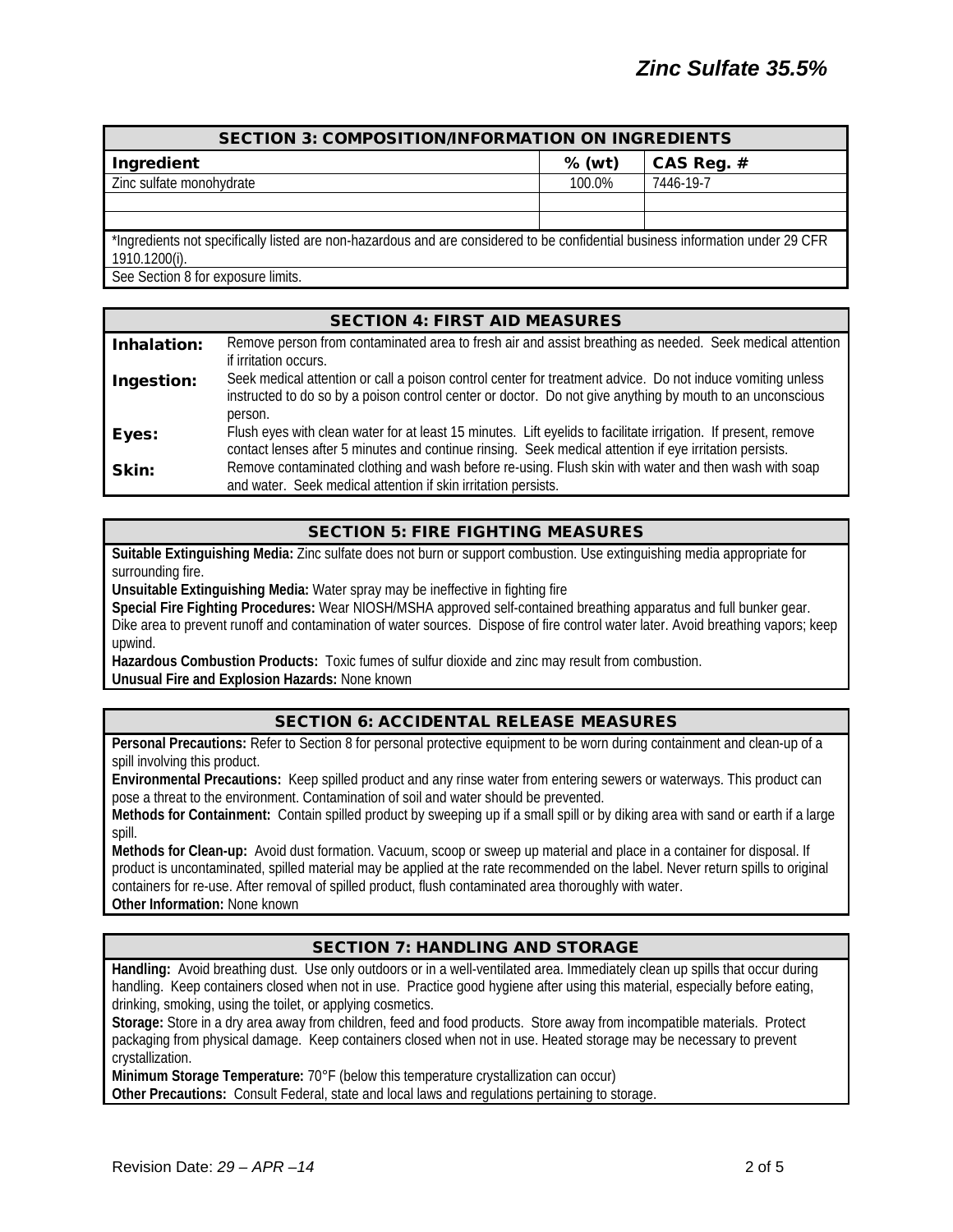| <b>SECTION 8: EXPOSURE CONTROLS/PERSONAL PROTECTION</b>                                                                      |                                                                                                 |                      |           |
|------------------------------------------------------------------------------------------------------------------------------|-------------------------------------------------------------------------------------------------|----------------------|-----------|
| <b>Exposure Guidelines</b>                                                                                                   |                                                                                                 |                      |           |
| Component:                                                                                                                   | <b>OSHA PEL</b>                                                                                 | <b>ACGIHTLV</b>      | NIOSH REL |
| Particulates Not Otherwise Regulated                                                                                         | 15 mg/m3 (total dust)                                                                           | 10 mg/m3 (inhalable) |           |
|                                                                                                                              | 5 mg/m3 (respirable)                                                                            | 3 mg/m3 (respirable) |           |
|                                                                                                                              |                                                                                                 |                      |           |
| Respiratory Protection: If dust concentration exceeds permissible levels, wear NIOSH approved air-purifying respirator with  |                                                                                                 |                      |           |
| cartridges/canisters approved for general particulates.                                                                      |                                                                                                 |                      |           |
| <b>Engineering Controls:</b>                                                                                                 | Local Exhaust: Provide general or local exhaust ventilation systems to maintain airborne        |                      |           |
|                                                                                                                              | concentrations below OSHA PELs or other specified exposure limits. Local exhaust ventilation is |                      |           |
| preferred.                                                                                                                   |                                                                                                 |                      |           |
| Protective Gloves: Wear chemically protective gloves to prevent exposure to skin.                                            |                                                                                                 |                      |           |
| Eye Protection: Wear chemical goggles or safety glasses and full face shield. Contact lenses are not eye protective devices. |                                                                                                 |                      |           |
| An emergency eyewash or water supply should be readily accessible to the work area.                                          |                                                                                                 |                      |           |
| Other Protective Clothing or Equipment: Wear long-sleeve shirt, long pants and shoes plus socks to prevent skin contact.     |                                                                                                 |                      |           |
| Work/Hygienic Practices: Never eat, drink, nor use tobacco in work areas. Practice good hygiene after using this material,   |                                                                                                 |                      |           |
| especially before eating, drinking, smoking, using the toilet, or applying cosmetics.                                        |                                                                                                 |                      |           |
|                                                                                                                              |                                                                                                 |                      |           |
|                                                                                                                              | CECTION Q. DUVCICAL AND CUEMICAL DDODEDTIES                                                     |                      |           |

| <b>SECTION 9: PHYSICAL AND CHEMICAL PROPERTIES</b> |  |
|----------------------------------------------------|--|
|----------------------------------------------------|--|

| Physical State:             |
|-----------------------------|
| Vapor Pressure (mm Hg):     |
| Vapor Density (Air=1):      |
| Solubility in Water (wt %): |
| Viscosity:                  |
| Appearance and odor:        |
|                             |

53.8 g/100 ml @ 68°F (20°C) White or colorless, odorless granules

**Physical State:** Solid **Specific Gravity (H2O=1):** 3.28 – 3.54 **Vapor Pressure (Megligible @ 68°F (20°C) <b>Density (Ibs/gallon):** Not applicable<br>Not determined **Melting Point/Freezing Point:** 70°F (21°F) (crystallization) **Melting Point/Freezing Point:** 70°F (21°F) (cry<br>**Boiling Point/Range:** Not determined Not applicable **pH** (10% solution): 5.0<br>
White or colorless. odorless **Flash Point:** Nor

**Flash Point:** Non-flammable

## SECTION 10: STABILITY AND REACTIVITY

**Reactivity:** None known

**Chemical Stability:** Product is stable at ambient temperature and pressure, under normal storage and handling conditions. **Possibility of Hazardous Reactions:** Will not occur.

**Conditions to Avoid:** Excessive heat which may lead to decomposition.

**Incompatible Materials:** None known

**Hazardous Decomposition Products:** In a fire, toxic sulfur dioxide and zinc compounds may be released.

|                                                                                                            | <b>SECTION 11: TOXICOLOGICAL INFORMATION</b>                                                                                                                                                                                                       |
|------------------------------------------------------------------------------------------------------------|----------------------------------------------------------------------------------------------------------------------------------------------------------------------------------------------------------------------------------------------------|
| <b>ACUTE TOXICITY</b>                                                                                      |                                                                                                                                                                                                                                                    |
| Eye Effects:                                                                                               | Exposure to dust causes moderate eye irritation. Eye contact with solutions $(>1%)$ may cause the<br>appearance of white flecks on the lens of the eye.                                                                                            |
| <b>Skin Effects:</b>                                                                                       | LD50 > 2,000 mg/kg; Not a skin sensitizer.                                                                                                                                                                                                         |
| <b>Acute Inhalation Effects:</b>                                                                           | LC50 is not determined. Acute inhalation may result in irritation but is not expected to cause<br>significant harmful effects. Symptoms may include discomfort, coughing, tingling sensation,<br>sneezing and/or shortness of breath and wheezing. |
| <b>Acute Oral Effects:</b><br><b>Specific Target Organ</b><br>Toxicity:                                    | $LD50 = 1,538$ mg/kg (rat)<br>None known                                                                                                                                                                                                           |
| <b>CHRONIC TOXICITY</b><br><b>Chronic Effects:</b><br>Carcinogenicity:<br>Mutagenicity:<br>Teratogenicity: | None known<br>No components are anticipated to have carcinogenic effects.<br>No components are anticipated to have mutagenic effects.<br>No components are anticipated to have teratogenic effects.                                                |
| <b>Reproductive Toxicity:</b>                                                                              | No components are anticipated to have effects on the reproductive system or fertility.                                                                                                                                                             |

*Continued on next page*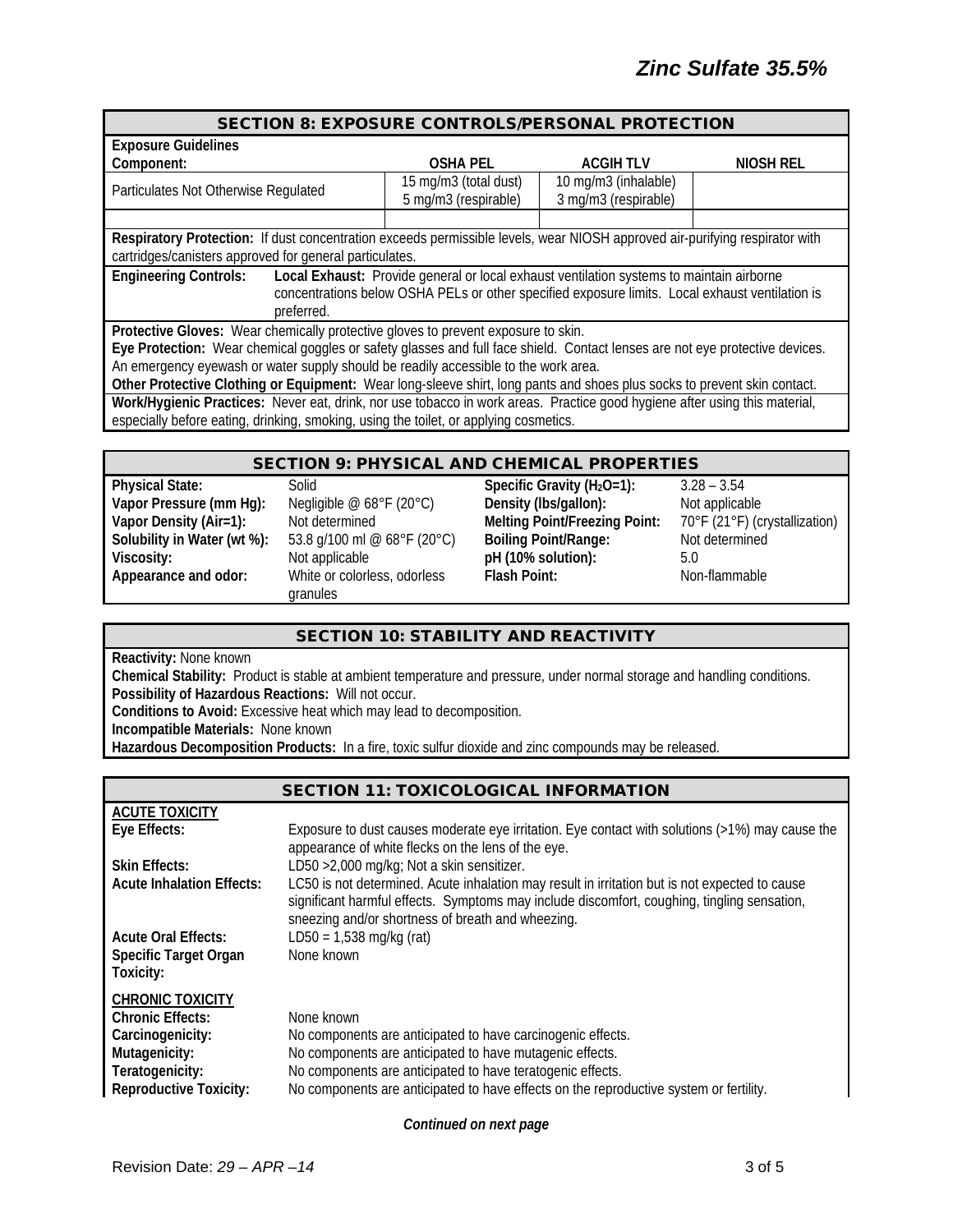### **POTENTIAL HEALTH EFFECTS:**

**Eyes:** Exposure to dust causes moderate eye irritation.

**Skin:** Contact may cause brief irritation.

**Inhalation:** Inhalation of dust may cause temporary irritation of the upper respiratory tract.

**Ingestion:** Harmful if swallowed. Ingestion may cause strong stomach cramps and diarrhea and may induce spontaneous vomiting.

### SECTION 12: ECOLOGICAL INFORMATION

**ENVIRONMENTAL SUMMARY:** Very toxic to aquatic life with long lasting effects.

| ECOTOXICITY DATA: |  |
|-------------------|--|
|                   |  |

| Not available |
|---------------|
| Not available |
| Not available |
| Not available |
| Not available |
|               |
|               |
| Not available |
| Not available |
| Not available |
| Not available |
|               |

### SECTION 13: DISPOSAL CONSIDERATIONS

**Waste:** Dispose of in accordance with applicable Federal, state and local laws and regulations. **Container:** Ensure all product has been emptied from the sack/bag. Dispose of emptied container in accordance with applicable Federal, state and local laws and regulations.

**RCRA Characteristics:** It is the responsibility of the individual disposing of this product to determine the RCRA classification and hazard status of the waste.

|          | <b>SECTION 14: TRANSPORT INFORMATION</b>                                                                         |  |
|----------|------------------------------------------------------------------------------------------------------------------|--|
| DOT:     | This product is not regulated as a hazardous material for ground shipment in quantities less than 1,000 lbs. For |  |
| (Ground) | quantities of 1,000 lbs. or greater:                                                                             |  |
|          | UN3077, Environmentally Hazardous Substance, Solid, N.O.S. (zinc sulfate), 9, PG III, RQ                         |  |
| IMDG:    | Not determined                                                                                                   |  |
| (Sea)    |                                                                                                                  |  |
| IATA:    | Not determined                                                                                                   |  |
| (Air)    |                                                                                                                  |  |
| TDG:     | Not determined                                                                                                   |  |
| (Canada) |                                                                                                                  |  |

| <b>SECTION 15: REGULATORY INFORMATION</b>                                                                              |
|------------------------------------------------------------------------------------------------------------------------|
| <b>TSCA Inventory:</b> All components are listed or are exempt from listing on the TSCA inventory.                     |
| <b>SARA Title III Information:</b>                                                                                     |
| Section 302 - Extremely hazardous substances: None listed                                                              |
| Section 311/312 - Hazard Categories: Immediate (Acute), Delayed (Chronic)                                              |
| Section 313 - The following chemicals are subject to the reporting requirements of Section 313 of Title III, Superfund |
| Amendments and Reauthorization Act of 1986 and 40 CFR 372:                                                             |
| Zinc sulfate $(CAS # 7446-19-7)$                                                                                       |
| CERCLA - This product contains the following chemicals which have a reportable quantity (RQ) under the Comprehensive   |
| Environmental Response, Compensation, and Liability Act (CERCLA):                                                      |
| Zinc sulfate (CAS # 7446-19-7) has an RQ of 1,000 lbs.                                                                 |
| California Proposition 65: WARNING: This product contains a chemical known to the State of California to cause cancer  |

and/or reproductive harm.

*Continued on next page*